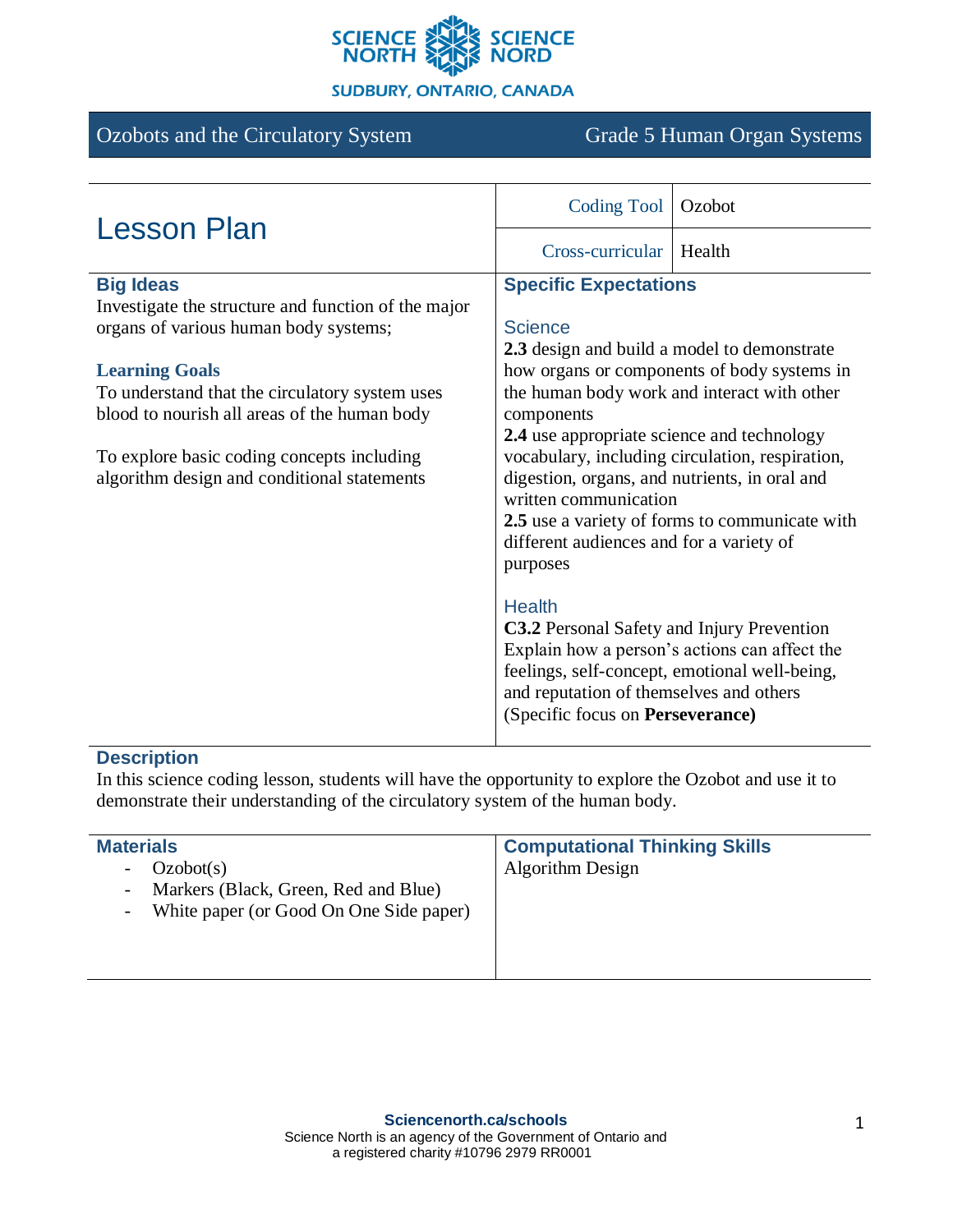

### **Introduction**

Students will be reminded of key understanding regarding the circulatory system by the teacher:

- The circulatory system contains the blood, blood vessels and heart in the human body.
- This system supplies **all** parts of the body with oxygenated blood and nutrients.

Students will be introduced to the Ozobot by watching the How To video by Ozobot found here: <https://www.youtube.com/watch?v=m5d4iXGbIGs>

Students will be given time to explore the Ozobot freely with markers and about 20 minutes of time (or however long the teacher prefers) to try out different codes to get the feel of how it works,

### **Action**

Students will be challenged to use the Ozobot to demonstrate their understanding of how the circulatory system works, specifically the travelling of the blood in the blood vessels.

- oxygenated blood (red) travels out from the heart, through arteries to the capillaries to all areas of the body.
- deoxygenated (blue) blood travels from the capillaries, back to the heart through veins

Teachers will highlight the meaning and importance of the word perseverance.

Perseverance: continued effort to do or achieve something despite difficulties, failure

Teachers will discuss that this task will involve being perseverant and creating many attempts. Designs will fail and can be improved on over, and over again until students are happy with their design.

**Task:** Students will use the Ozobot to demonstrate their understanding of how the circulatory system works

- Students will demonstrate that the blood goes to all extremities of the human body, including all limbs
- Students will use the following codes (at least) to demonstrate the circulatory system.
	- o a U-turn
	- o directions
	- o one "cool move"